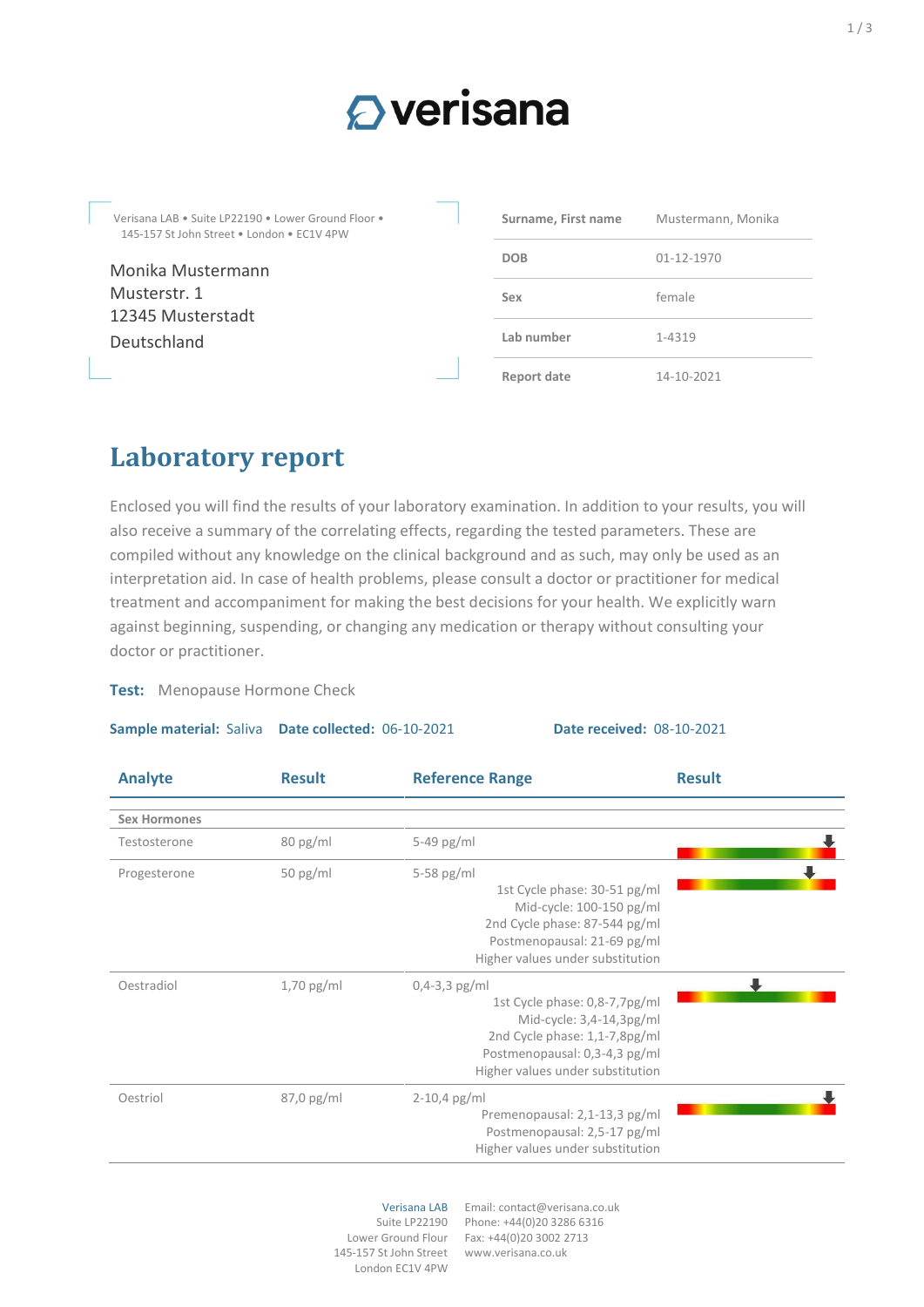

| Surname, First name<br>Mustermann, Monika |             | <b>DOB</b>   | Lab number                                           | Report date                                         |  |
|-------------------------------------------|-------------|--------------|------------------------------------------------------|-----------------------------------------------------|--|
|                                           |             | 01-12-1970   | 1-4319                                               | 14-10-2021                                          |  |
| <b>Stress Hormones</b>                    |             |              |                                                      |                                                     |  |
| DHEA (morning)                            | $136$ pg/ml | 68-397 pg/ml | Higher values under substitution                     | <40 years: 101-687 pg/ml<br>40+ years: 68-397 pg/ml |  |
| <b>Hormone Ratios</b>                     |             |              |                                                      |                                                     |  |
| Pg/E2                                     | 25.3:1      | $30 - 200:1$ | Premenopausal: 100-200:1<br>Postmenopausal: 60-200:1 |                                                     |  |

#### **Testosterone**

The testosterone level is increased. Testosterone is the most important male sex hormone which is also produced in women, in the ovaries and the adrenal cortex. Testosterone is the counterpart from cortisol and oestradiol. An increase in the testosterone level has a general masculinizing effect in women and enhances the sexual drive. Symptoms that often accompany increased testosterone values include an enlargement of the sebaceous glands of the skin (acne), hair becoming quickly greasy, increased hair growth in the facial and pubic regions with a consequent loss of hair on the head, aggressive behavior and increased body hair.

#### **Progesterone**

The progesterone level is within the normal range. Progesterone is a female sex hormone which is produced shortly after ovulation by the corpus luteum, in order to prepare the womb for the embryo. If fertilization does not take place, the progesterone value initially rises clearly, only to then fall steeply towards the ending of the cycle and evoke menstruation. Normally, woman always produce more progesterone than oestradiol. An important task of progesterone is to balance out oestradiol. Amongst other things, progesterone stimulates bone growth, has a diuretic and anti-depressive effect, normalizes the androgens, has a stimulating effect on the libido, and promotes the thyroid functions.

#### **Oestradiol**

The oestradiol level shows a sufficient production of the hormone. oestradiol is the most effective oestrogen of the oestrogen hormone family and is the female fertility hormone. In the case of fertile women, it influences the maturation of the egg cells and is involved in the development of the lining of the womb in the first half of the cycle. A normal menstrual cycle is followed by a typical monthly profile, with a clear increase towards the ovulation. It ensures that we are able to store fat and water and is responsible for beautiful skin and hair, it encourages collagen and bone development, controls the body temperature and helps with sleeping through the night. Oestrogens keep the mucous membranes moist and give the skin elasticity and vitality.

> Verisana LAB Suite LP22190 Lower Ground Flour 145-157 St John Street London EC1V 4PW

Email: contact@verisana.co.uk Phone: +44(0)20 3286 6316 Fax: +44(0)20 3002 2713 www.verisana.co.uk

 $\overline{\phantom{a}}$